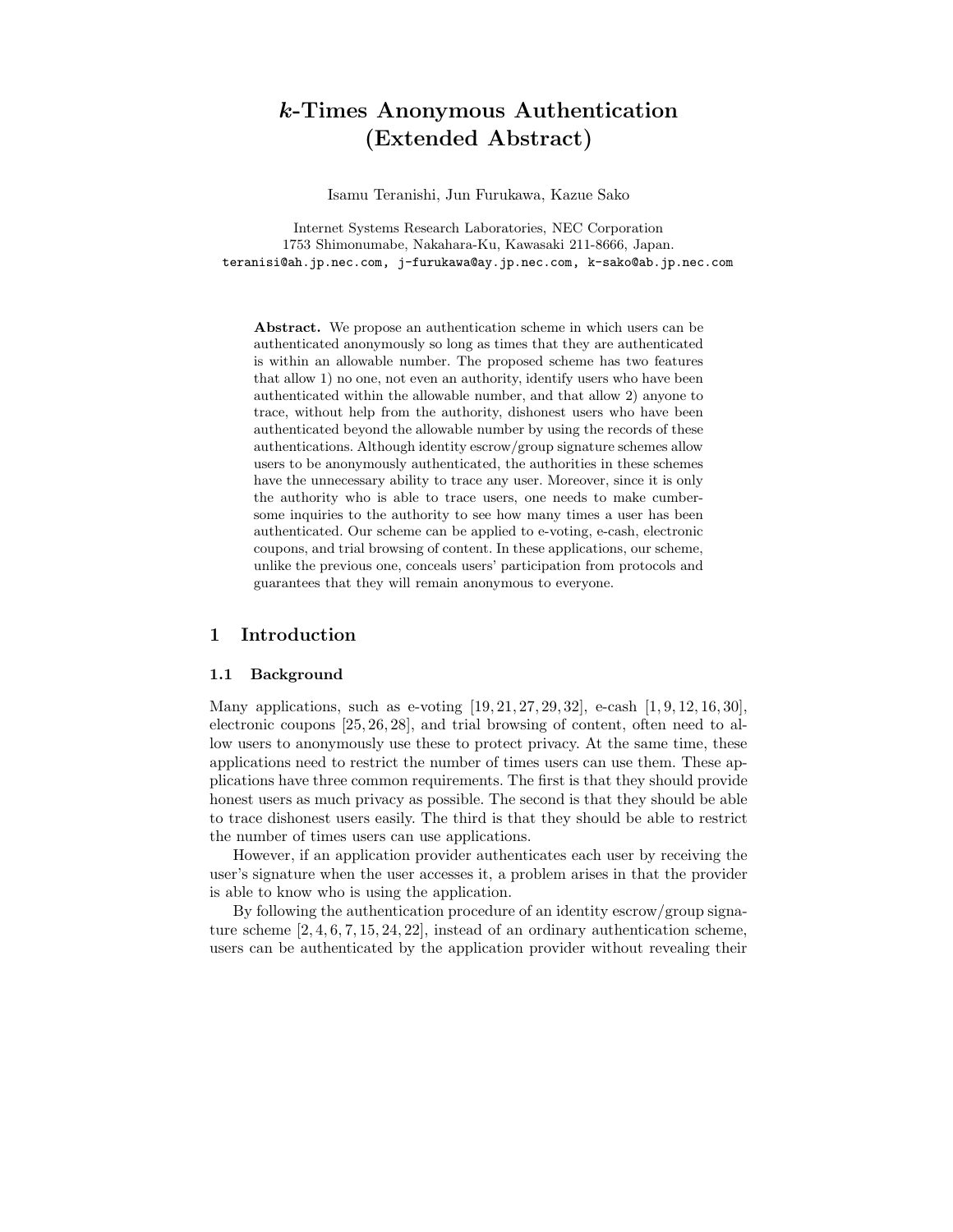ID to it. However, this method also does not fully satisfy all the requirements. First, an authority called the group manager can identify honest users. Second, providers needs to make cumbersome inquiries of the group manager to trace dishonest users. Third, there is no easy way for the provider to restrict the number of times users can use applications.

# 1.2 Properties of Proposed Scheme

We propose an authentication scheme called  $k-times$  anonymous authentication  $(k-TAA)$  that satisfies the three requirements mentioned in the previous section. An authority called the group manager first registers users in the proposed scheme. Each application  $provider(AP)$  then publishes the number of times a user is allowed to use their application. The registered users can be authenticated by various APs.

The proposed scheme satisfies the following properties:

- 1. No one, not even the group manager, is able to identify the authenticated user, if authenticated user is honest.
- 2. No one, not even the group manager, is able to decide whether two authentication procedures are performed by the same user or not, if the user(s) is/are honest.
- 3. Any user who was accurately detected as having accessed more than the allowed number of times can be correctly traced using only the authentication log of the AP and public information.
- 4. No colluders, not even the group manager, are able to be authenticated by an AP provider on behalf of an honest user.
- 5. Once a user has been registered by the group manager, the user does not need to access the group manager.
- 6. Each AP can independently determine the maximum number of times a registered user can anonymously access the AP.

We stress that the group manager of our scheme has less authority than one of an identity escrow/group signature scheme. He cannot trace honest users. His sole role is registering users.

The proposed scheme also has directly uses as a k-times anonymous signature.

We formalize security requirements of  $k$ -TAA, then prove that the proposed scheme is secure under strong RSA assumption and DDH assumption.

## 1.3 Comparison with Related Work

Using known schemes, one can construct a scheme that has similar properties to ours. However, these schemes have some problems.

Blind Signature Scheme Using the blind signature scheme [13], one can construct a scheme that has similar properties to ours. In each authentication, a user receives the group manager's blind signature and sends this signature to an AP. The AP accepts the authentication if the signature sent is valid. However, the scheme does not work well when there are multiple APs and their allowed number of access times is more than one.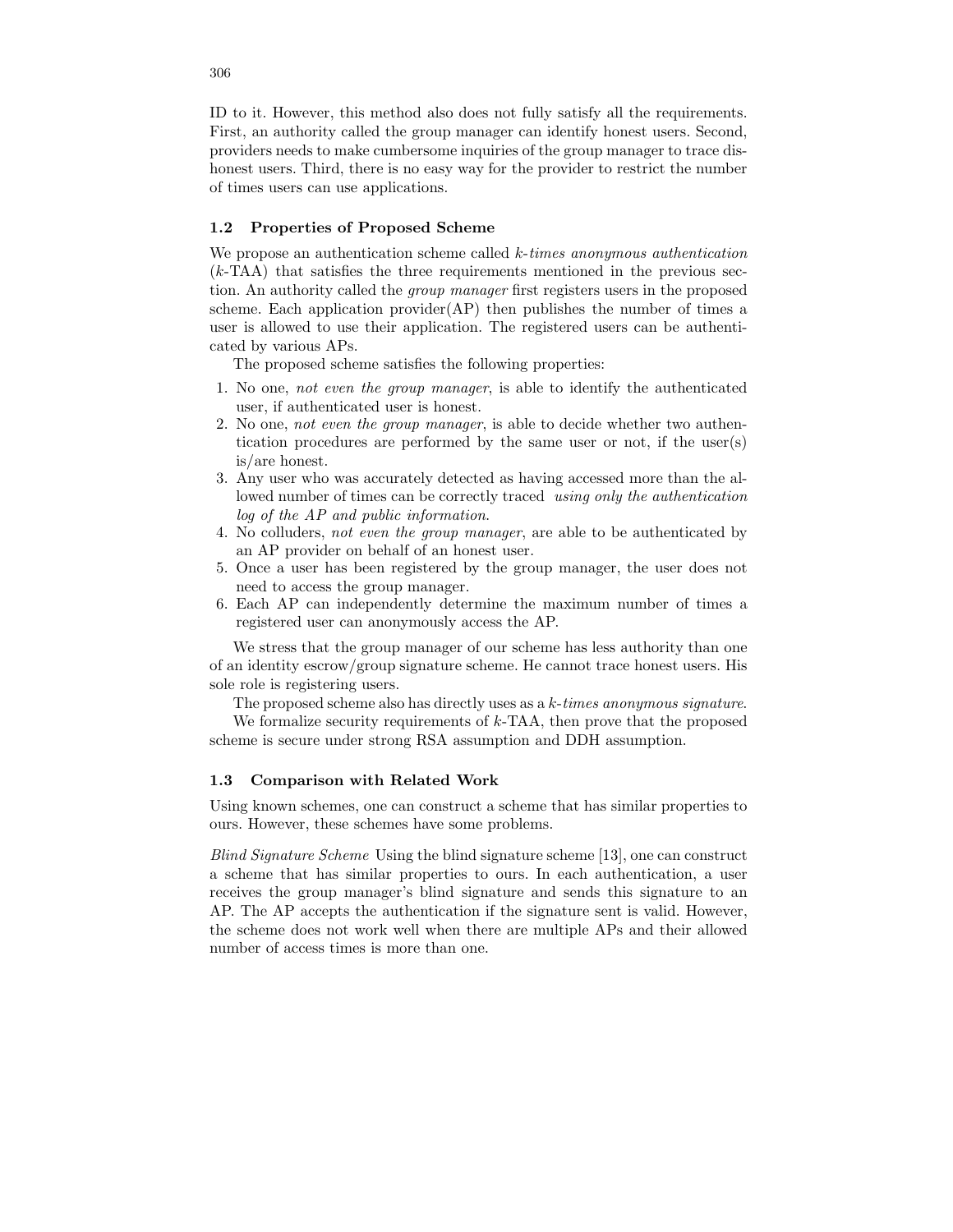Electronic Cash that can be spent k-times Using multi-show cash [9] (i.e., electronic cash that one can spend multiple times), we can construct another scheme that has similar properties to ours. The group manager plays the role of the bank. Before accessing an AP for the first time, a user asks the bank to give him digital cash that can be spent  $k$  times, where  $k$  is the number of the access times allowed by the AP. This cash plays the role of a ticket that allows users to access the AP, i.e., users send the digital cash to the AP when they are authenticated by the AP.

This scheme, however, has three drawbacks. First, the scheme is not efficient in the sense that users must access the group manager every time they access a new AP. Second, the group manager can learn which APs each user wants to be authenticated by. Third, one can determine whether two payment protocols have been performed by the same user or not by comparing the multi-show cash that was used in the protocols.

Electronic Coupon By using electronic coupons [25] as tickets, instead of electronic cash, one can construct another scheme, which also has similar properties to ours. This scheme, however, has the same problems that identity escrow/group signature schemes have. That is, the group manager can trace honest users, and an AP needs to make cumbersome inquiries of the group manager to trace dishonest users. The scheme also has a problem in that one can sometimes determine whether two authentication procedures have been performed by the same user or  $\text{not}^1$ .

List Signature and Direct Anonymous Attestation Independently proposed schemes [5] and [11] are similar to ours. However, these schemes are unmatched to our purpose. 1) These scheme cannot use two or more times signature. 2) A verifier of [5] cannot trace dishonest user without help of an authority. The scheme [11] has no way to trace dishonest user. 3) An authority of [5] can identify the authenticated user.

#### 1.4 Applications

An example of an application of the k-TAA is trial browsing of content. Each provider wants to provide users with a service that allows them to browse content such as movies or music freely on trial. To protect user privacy, the providers allow users to use them anonymously. To prevent users from using the service too many times, the providers want to restrict the number of times that a user can access the service.

This privileged service is only provided to certain group members, say a member of the XXX community. The head of this community plays the role of the group manager, and registers users on behalf of providers in advance.

<sup>1</sup> Although the authors of [25] claim that no one can determine this, it does not. The reason is nearly same as that  $k$ -TAA scheme which an AP is able to know how many times users accesses to him. See 1) of 3.4.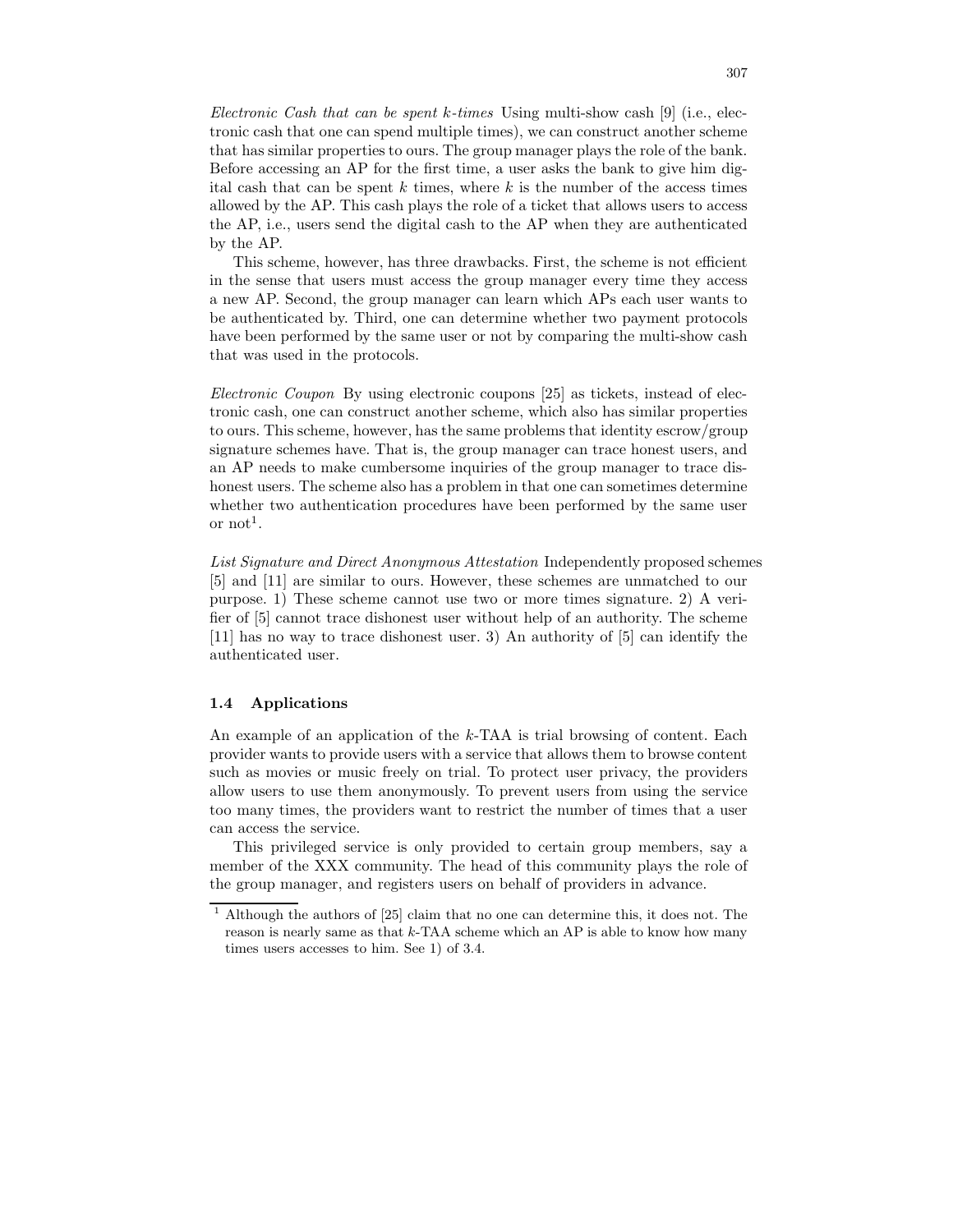The properties of the proposed scheme enables all honest users to browse content anonymously for an permitted number, but users who access beyond the allowed number of times are identified.

It can also be applied to voting, transferable cash, and coupons. In the one- or multiple-voting scheme constructed with the proposed scheme, a voter computes one- or k-times anonymous signatures on his ballot, and sends these anonymously to an election administrator. In this scheme, even authorities are unable to know whether a user has voted or not.

We can add transferability to the electronic cash scheme [9] with our scheme. To transfer cash to another entity, the owner of the cash computes a one-time anonymous signature on the electronic cash, and sends it with the signature to the receiver. Although a transferable electronic cash scheme has already been proposed in [16], our scheme has an advantage in that users does not need to access the bank each time they transfers cash to another entity.

One can construct an electronic coupon scheme by applying the  $k$ -times anonymous signature scheme directly. Our method has an advantage in that even an authority can not trace an honest user while anyone can trace a dishonest user.

# 2 Model

## 2.1 Entities

Three types of entities take part in the model, namely, the group manager (GM), users, and application providers  $(AP)$ . The k-TAA scheme is comprised of the following five procedures: setup, joining, bound announcement, authentication, and public tracing.

In the setup, the GM generates a group public key / group secret key pair, and publishes the group public key. Joining is done between the GM and user who wants to join the group. After the procedure, the user obtains a *member public* key / member secret key pair. A user who has completed the joining procedure is called a group member.

In the bound announcement procedure, an AP announces the number of times each group member is allowed to access him. The AP v publishes his  $ID_v$ , and the upper bound  $k_v$ .

An authentication procedure is performed between a user and an AP. The AP accepts the user if the user is a group member and has not accessed him more than the allowable times. The AP detects and rejects the user if he is not a group member, or if he is a group member but has accessed him more times than the announced bound allows. The AP records the data sent by the accepted or detected user in the authentication log.

Using only the public information and the authentication log, anyone can do public tracing. The procedure outputs some user ID i, "GM", or "NO-ONE", which respectively mean "the user  $i$  is authenticated by the AP more times than the announced bound", "the GM published the public information maliciously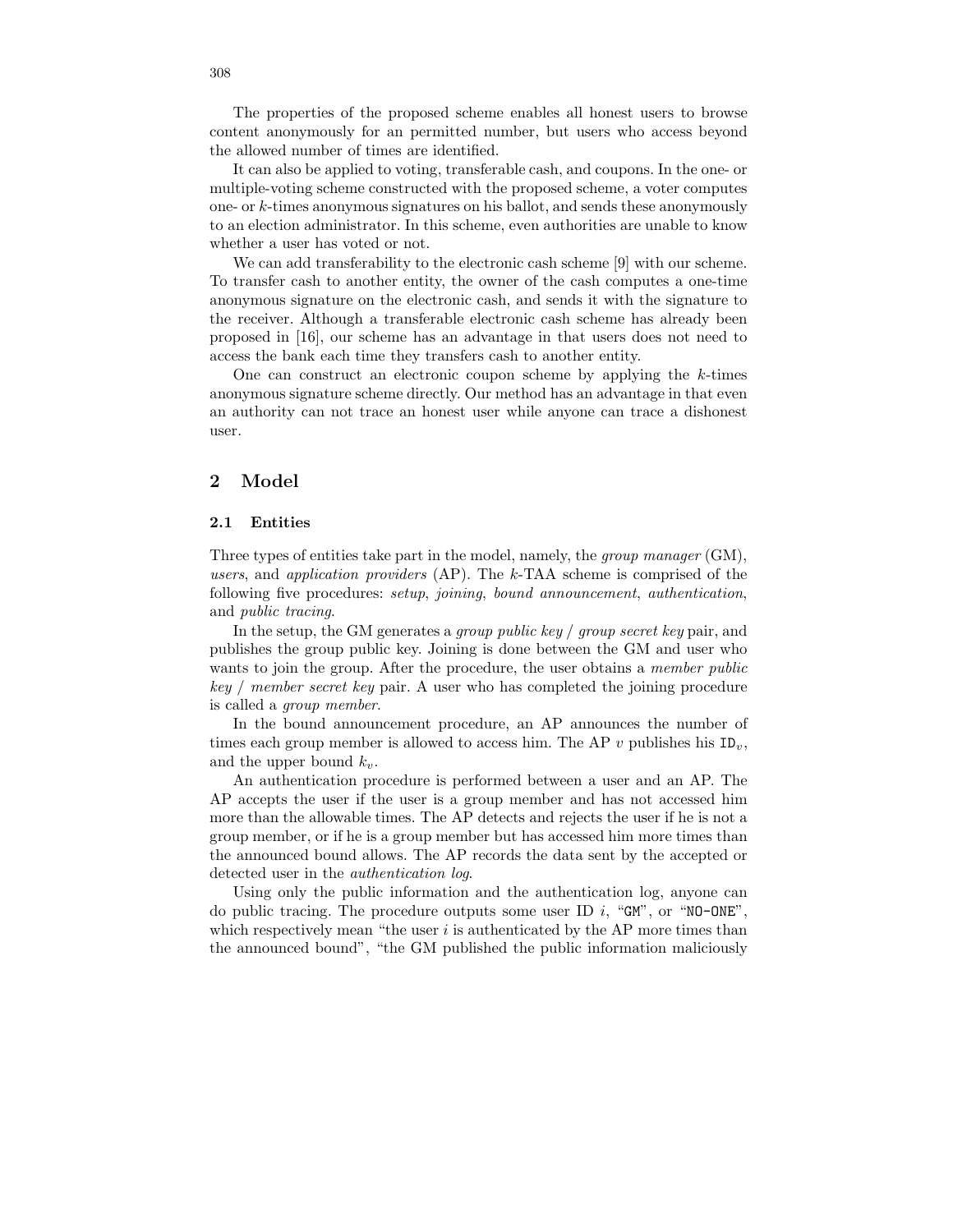## 2.2 Requirements

A secure k-TAA must satisfy the following requirements:

- (Correctness): An honest group member will be accepted in authentication with an honest AP.
- $-$  (Total Anonymity): No one is able to identify the authenticated member, or to decide whether two accepted authentication procedures are performed by the same group member, if the authenticated user(s) has followed the authentication procedure within the permitted number of times per AP. These are satisfied even if other group members, the GM, and all APs collude with each other.
- (Detectability): Public tracing using an honest AP's authentication log does not output "NO-ONE", if a colluding subset of group members has been authenticated beyond the total number of times each colluding group member is able to be authenticated by the AP.
- (Exculpability for users) Public tracing does not output the ID of an honest user, even if other group members, the GM, and all APs collude with each other.
- $-$  (Exculpability for the GM) Public tracing does not output GM if the GM is honest. This is satisfied even if every group members and every APs collude with one another.

Note that these requirements implies the followings:

- (Unforgeability): Without the help of the GM or group members, no colluding group non-members can be authenticated as group members.
- (Coalition Resistance): A colluding subset of group members cannot generate a member public key/private key pair, which is not generated in the joining procedures.
- (Traceability): Any member who is detected of having accessed an AP predetermined bound can be traced from public information and the AP's authentication log.

As reasons the unforgeability and the coalition resistance properties are satisfied are almost the same as for the group signature case [7], we have not included an explanation. Traceability property is clearly satisfied.

# 3 Proposed Scheme

### 3.1 Notations and Terminologies

Let  $\mathbb N$  and  $\mathbb Z_n$  denote the ring of natural numbers and natural numbers from 0 to  $n-1$ , and QR(n) be the multiple group of quadratic residues of  $\mathbb{Z}_n$ . Let  $\mathcal{H}_X$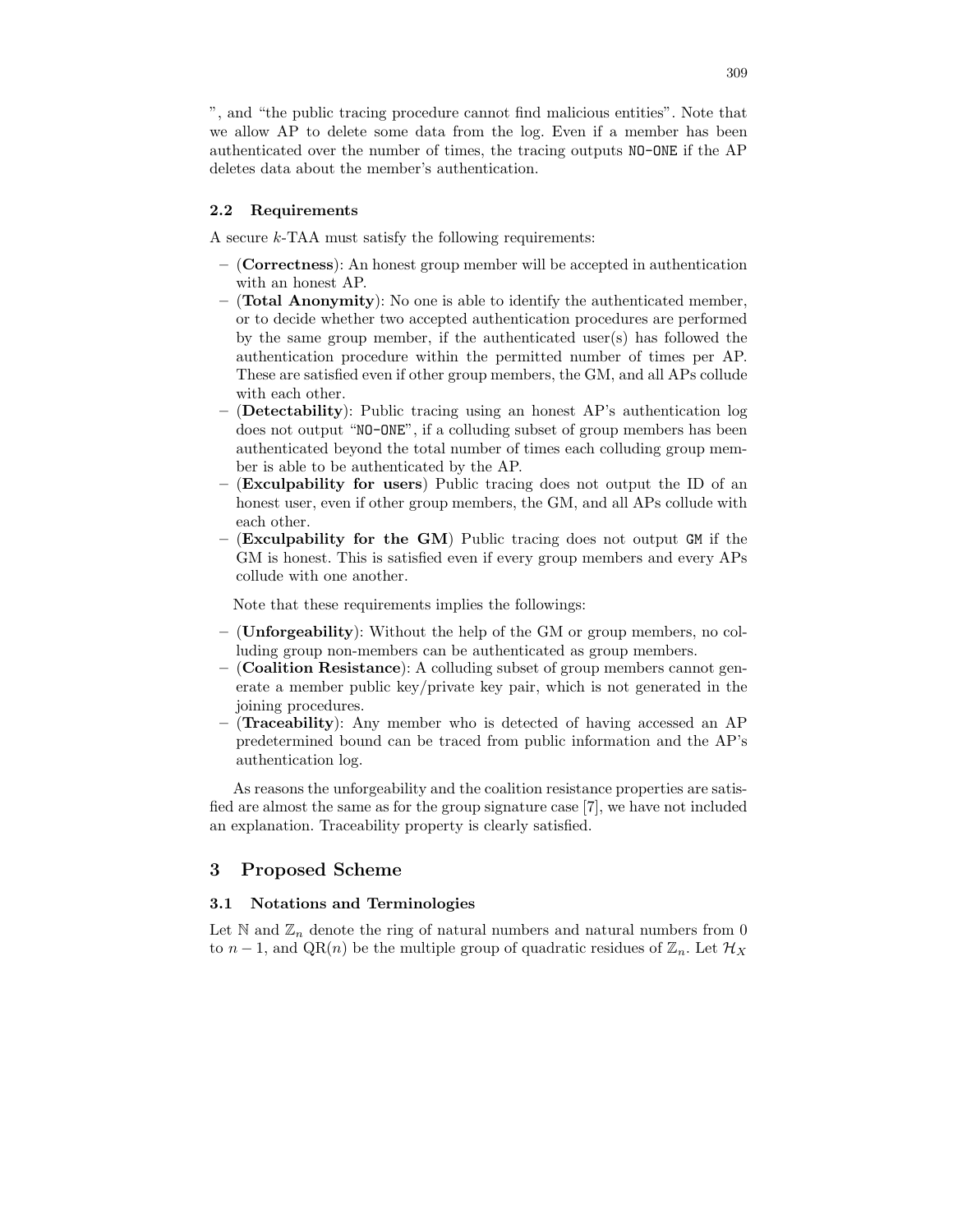denote a full domain hash function onto set X. Let  $PROOF(x \text{ s.t. } R(x))$  denote the proof of knowledge of x that satisfies the relation  $R(x)$ . We call prime p a safe prime if  $(p-1)/2$  is also a prime number. We call n a rigid integer if natural number  $n$  can be factorized into two safe primes of equal length. Let  $G$ be a group with known order  $q$ , on which DDH problem is hard to solve. For simplification, we assume the bit length of q is equal to a security parameter  $\kappa$ .

## 3.2 Key Ideas

The proposed scheme is a modification of a group signature scheme. The GM is disabled from tracing an honest member, and anyone can identify who accessed over a number of times. Say an AP wishes to set the bound at  $k$ . Every time a member wants to be authenticated by the AP, he computes k intrinsic basis  $B_1$ ,  $\ldots$ ,  $B_k$  of AP which is called a tag base, then picks a tag base  $B_i$  which he has not used before. As long as the member uses different tag bases, he will not be identified. However, if he used the same tag base, anyone can identify who used the tag base twice.

#### 3.3 Summary of Proposed Scheme

Let  $G$  be a group on which DDH problems are hard to solve. In the setup, the GM publishes a rigid integer n, elements  $a, a_0 \in U$  QR(n), and an element b of G.

In joining, the a user and GM compute a member public key/secret key pair  $((A, e), x)$  such that an equation  $a^x a_0 = A^e$  is satisfied, x and e are elements of some previously determined intervals, and  $e$  is prime, and add  $b<sup>x</sup>$  and his ID to public list, which is called identification list.

A tag base is a pair  $(t, \tilde{t})$  of elements of the group G. They must be a hash values of some data, to prevent to be known the discrete logarithm of each others. In each authentication, an AP sends random number  $\ell$  to a member, then the member sends back a  $tag (\tau, \check{\tau}) = (t^x, (b^{\ell} \check{t})^x)$  with a validity proof. If the member does not have computed two tags using the same tag base, no one is able to trace that user, since DDH problem on  $G$  is hard to solve. However, if the member computes another tag  $(\tau', \check{\tau}') = (t^x, (b^{\ell'}\check{t})^x)$  using the same tag base, AP can search these from his authentication log since these satisfy  $\tau = \tau'$ , and one can compute  $(\check{\tau}/\check{\tau}')^{1/(\ell-\ell')} = ((b^{\ell}\check{t})^{x}/(b^{\ell'}\check{t})^{x})^{1/(\ell-\ell')} = b^{x}$ . Since identification list preserves user ID which corresponds  $b^x$ , one can identify the member.

#### 3.4 Concerns

To construct the scheme we propose, we need to consider the followings:

1) If an AP is able to know, w, the member accesses to him, the total anonymity property is not satisfied. Suppose the number of times,  $w_1$ , that member  $M_1$  has accessed to an AP does not equals the number of times,  $w_2$ , that member  $M_2$ has accessed to the same AP. If  $w \neq w_1$  is satisfied, the AP can affirm that the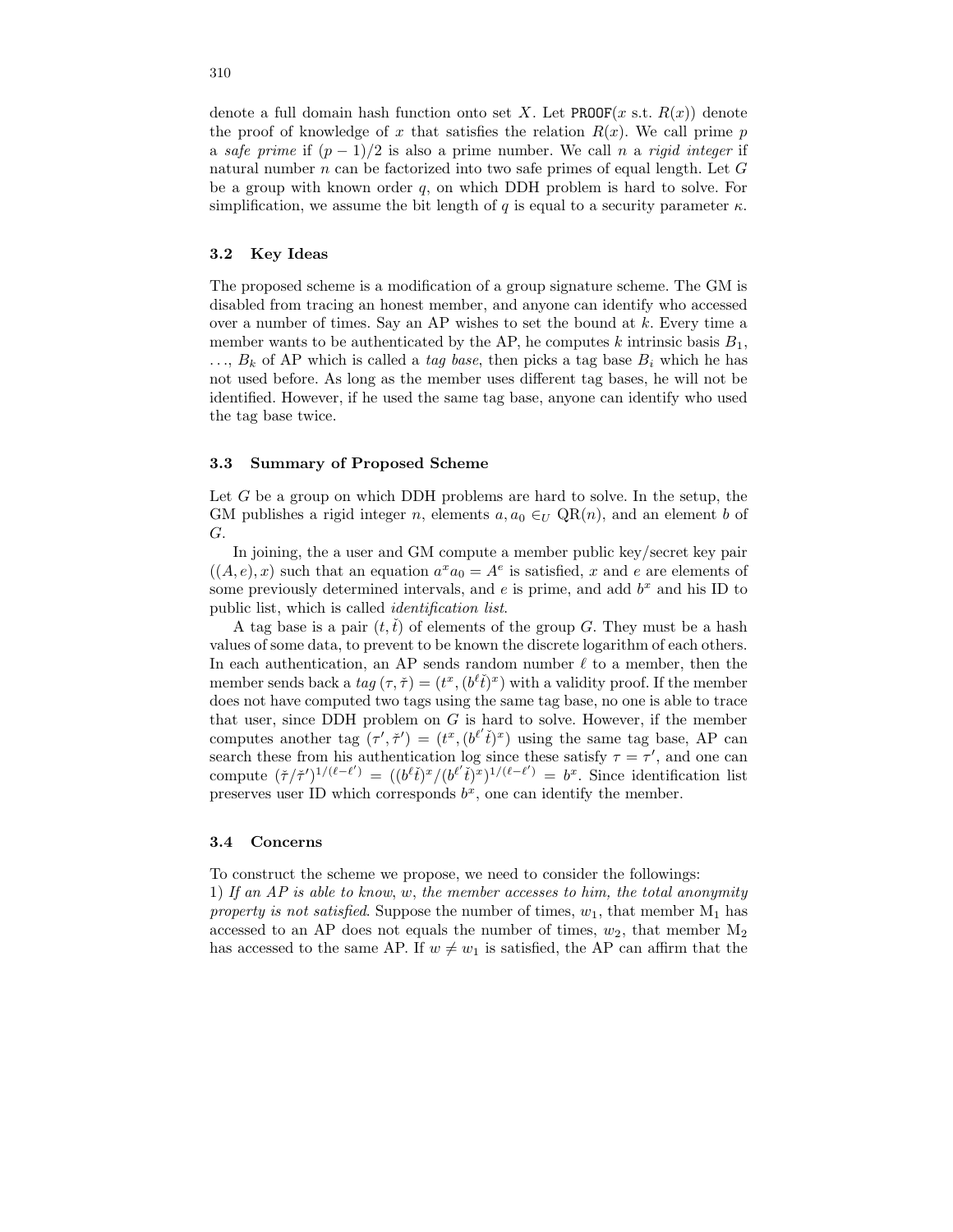member is not  $M_1$ .

2) If one can know the discrete logarithm of two tag bases, one can identify members using the equation  $\beta = (\check{\tau}_1^z / \check{\tau}_2)^{1/(l_1 z - l_2)}$ . Here,  $\beta$  is a part of the public key of a member,  $\check{\tau}_1$  and  $\check{\tau}_2$  are second coordinate of tags computed by the member using tag bases  $t_1$  and  $t_2$  which satisfy  $t_2 = t_1^z$ . Similerly,  $If \tau_1^{x_1} = \tau_1^{x_2}$  are satisfied, a user who know  $x_1$  can perform as a user who know  $x_2$ 

3) An AP can add false data to the log.

4) In joining, a secret key x of a member must be selected randomly, since "one more unforgeability" of member key pair is assured only if the condition is satisfied. (See Lemma 2).

5) In joining, a user must add  $b^x$  to the identification list before he know  $(A, e)$ . If a user can know  $(A, e)$  before he adds  $b^x$ , he can stop the joining procedure, and get a member key pair  $(x, (A, e))$  such that  $b^x$  is not written in the identification list. Therefore, he can be anonymously authenticated any number of times since  $b^x$  is needed to tracing procedure.

6) As a similar reason plain signature schemes needs CA, the proposed scheme needs some mechanizm to assure the correctness of the correspondence between each entity and his public key.

7)If G is unknown order group, the number of exponentiations of public tracing is linear to the size of members. In this case, since one cannot compute  $(\check{\tau}/\check{\tau}')^{1/(\ell-\ell')}$ , one must cumbersomely compute  $\beta^{(\ell-\ell')}$  for each element  $\beta$  of the identification list and then check whether  $\beta^{(\ell-\ell')} = \check{\tau}/\check{\tau}'$  is satisfied.

To avoid attacks of 1,  $\dots$ , 5, we construct the proposed scheme which satisifes the following: 1) the validity proof conceals  $w$ , 2) tag bases are hash values of some data, 3) an authentication log contains validity proofs which members have computed, 4) x is randomized by the GM, and 5)  $b^x$  is added to the identification list before the GM computes  $A = (a^x a_0)^{1/e} \mod n$ .

To avoid attacks of 6), we assume the GM's public key is distributed by some trust entity. Additionally, we assume some assumption about the identification list, to assuer the correspondence between each member and his public key. See 4.2 for more detailed discussion.

To avoid inefficient tracing descibed in 7), we set  $G$  as a known order group, especially  $G \neq \mathrm{QR}(n)$ .

#### 3.5 Description of Proposed Scheme

# PARAMETERS

The security parameters of our scheme are  $\nu$ ,  $\varepsilon$ ,  $\mu$ , and  $\kappa$ . Let  $\lambda$  and  $\gamma$  be parameters which are determined by the security parameters. (See Section 5 for a detailed description). We set  $\Lambda$ ,  $\Gamma$  as sets of integers that were in  $(0, 2^{\lambda})$  and  $(2^{\gamma}, 2^{\gamma}+2^{\lambda})$  respectively. Let  ${G_{\kappa}}_{\kappa\in\mathbb{N}}$  be a set of cyclic groups with a known order. Let G be  $G_{\kappa}$ .

The parameters  $\nu$ ,  $\varepsilon$ ,  $\mu$ , and  $\kappa$  respectively control the difficulty of solving flexible RSA problem (the problem is also called strong RSA problem) on  $\mathbb{Z}_n$ , the tightness of the statistical zero-knowledge property, the soundness of the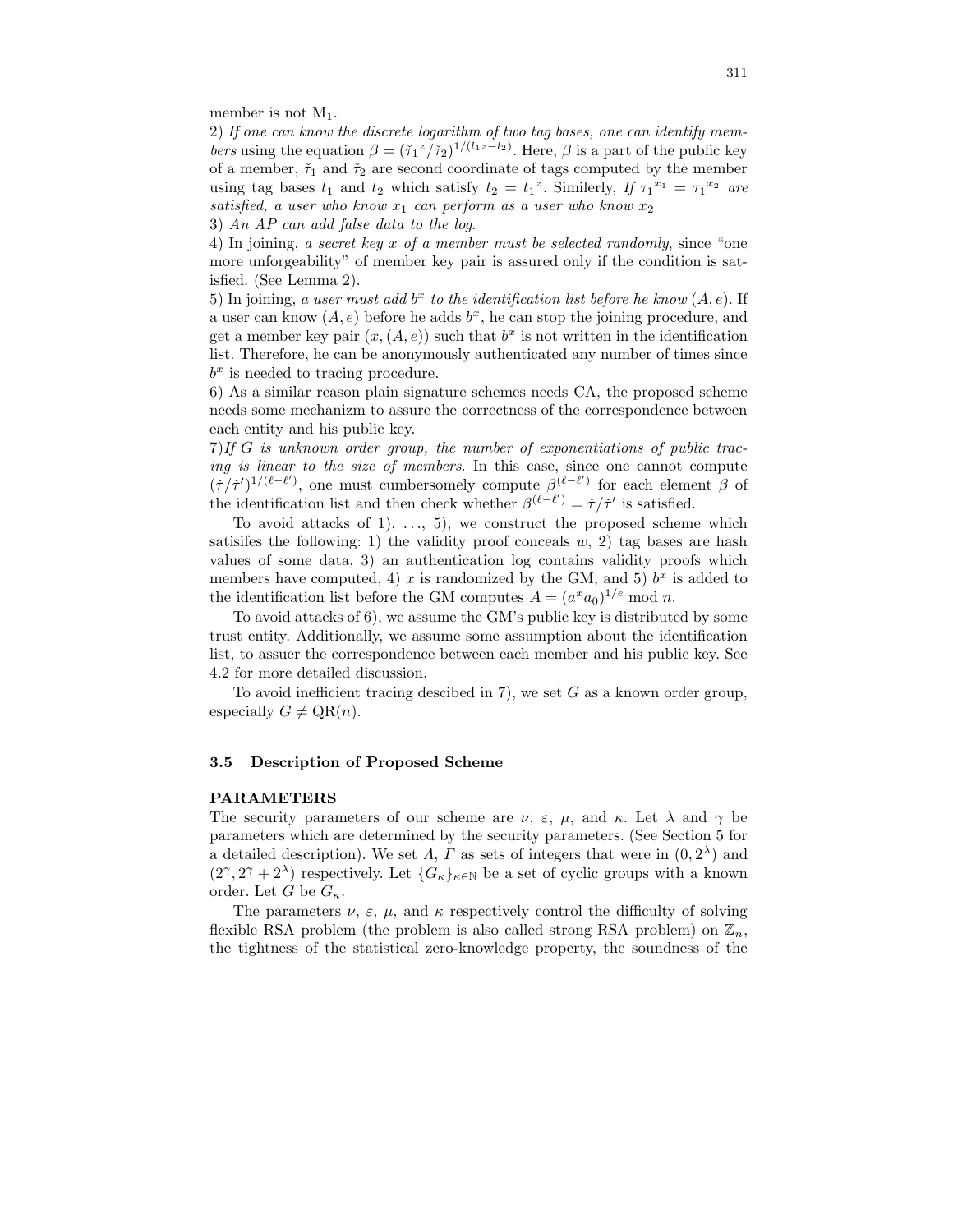scheme, and the difficulty of solving DDH problem on G. We set, for example,  $\nu = 1024$ ,  $\varepsilon = \mu = \kappa = 160$ , and set G as an elliptic curve group.

#### **SETUP**

1. The GM randomly chooses  $2\nu$ -bit rigid integer n. Then, it randomly chooses  $\mu$ -bit string  $R_{GM}$ , and computes  $((a', a'_0), b) = \mathcal{H}_{\mathbb{Z}_n^2 \times G}(R_{GM})$  and  $(a, a_0) =$  $(a^2, a_0^2)$  mod  $n \in \text{QR}(n)^2$ . The group secret key is  $(p_1, p_2)$  and the group public key is  $(n, R_{\text{GM}}, a, a_0, b)$ .

## JOINING

- 1. User  $U_i$  selects  $x' \in U$  A, and sends its commitment C to the GM with a validity proof.
- 2. The GM verifies the proof, and sends  $x'' \in U \Lambda$  to  $U_i$ .
- 3. User  $U_i$  confirms that  $x'' \in A$  is satisfied, computes  $x = (x' + x'') \mod 2^{\lambda}$ and  $(\alpha, \beta) = (a^x \mod n, b^x)$ , and then adds new data  $(i, \beta)$  to the *identifica*tion list LIST. Then,  $U_i$  sends  $(\alpha, \beta)$  to the GM with a validity proof.
- 4. The GM verifies  $(i, \beta)$  is an element of the identification list, and the proof is valid. Then, the GM generates a prime  $e \in U \subset \Gamma$ , computes  $A = (\alpha a_0)^{1/e} \mod$ *n*, and sends  $(A, e)$  to user  $U_i$ .
- 5. User  $U_i$  confirms that equation  $a^x a_0 = A^e \mod n$  is satisfied, e is a prime, and e is an element of  $\Gamma$ . The new member  $U_i$ 's secret key is  $x$ , and his public key is  $(\alpha, A, e, \beta)$ .

## BOUND ANNOUNCEMENT

1. AP V publishes  $(ID_V, k_V)$ . Here, ID<sub>V</sub> is his ID.

Let  $(t_1,t_1) = \mathcal{H}_{G^2}(\text{ID}_V,k_V,1), \ldots, (t_{k_V},t_{k_V}) = \mathcal{H}_{G^2}(\text{ID}_V,k_V,k_V).$  We call  $(t_w, \dot{t}_w)$  the w-th tag base of the AP.

#### AUTHENTICATION

- 1. Member M increases counter  $C_{\text{ID}_V,k_V}$ . If value w of counter  $C_{\text{ID}_V,k_V}$  is greater than  $k_V$ , then M sends  $\perp$  to V and stops.
- 2. AP V sends random integer  $\ell \in_U [0, 2^{\mu+\varepsilon}] \cap \mathbb{N}$  to M.
- 3. Member M computes tag  $(\tau, \check{\tau}) = (t_w^x, (b^{\ell} \check{t}_w)^x)$ , using M's secret key x and the w-th tag base  $(t_w, \check{t}_w)$ , computes proof  $(\tau, \check{\tau})$  is correctly computed, and sends  $(\tau, \check{\tau})$  and the validity proof to V.
- 4. If the proof is valid and if  $\tau$  is different from all search tags in his authentication log, V adds tuple  $(\tau, \tilde{\tau}, \ell)$  and the proof to the authentication log LOG of V, and outputs accept.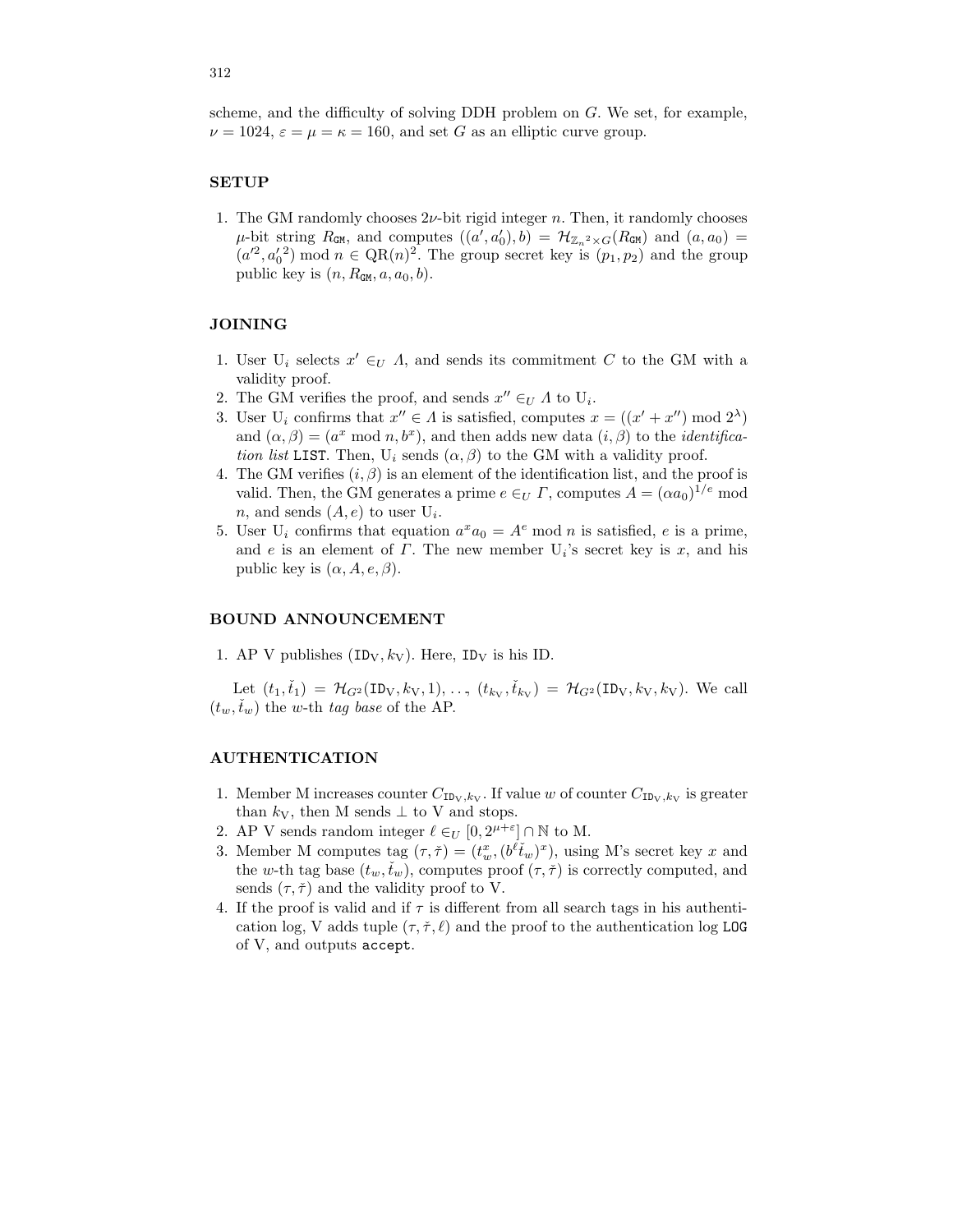# PUBLIC TRACING

- 1. From LOG, one finds two data  $(\tau, \check{\tau}, \ell, \text{PROOF})$  and  $(\tau', \check{\tau}', \ell', \text{PROOF}')$  that satisfy  $\tau = \tau'$  and  $\ell \neq \ell'$ , and that PROOF and PROOF' are valid. If one cannot find such data, then one outputs NO-ONE.
- 2. One computes  $\beta' = (\check{\tau}/\check{\tau}')^{1/(\ell-\ell')} = ((b^{\ell}\check{t})^{x}/(b^{\ell'}\check{t})^{x})^{1/(\ell-\ell')} = b^{x}$ , and searches pair  $(i, \beta)$  that satisfies  $\beta = \beta'$  from the identification list. Then, one outputs a member's ID i. If there is no such  $(i, \beta)$ , then one affirms that the GM has deleted some data from the identification list, and outputs GM.

# 3.6 Details

- setup.
	- The GM must additionally publish 1)  $(g, h) \in U \mathbb{R}(\mathbb{R}^2)$ , which shall be used by users to compute commitment  $C$  in joining, 2) a zero-knowledge proof that n is a rigid integer, and 3) a zero-knowledge proof that  $(g, h)$  is an element of  $QR(n)$ . The GM provides the proof 2) using the technique of [10], and provide the proof 3) by proving knowledge of  $(\tilde{g}', \tilde{h}') \in \mathbb{Z}_n^2$ , which satisfies  $(\tilde{g}'^2, \tilde{h}'^2) = (g, h) \bmod n$ .
- joining.
	- At step 1, the user must compute  $((a', a'_0), b) = \mathcal{H}_{\mathbb{Z}_n^2 \times G}(R_{\text{GM}})$ , and verify equation  $(a, a_0) = (a'^2, a'_0)^2$  mod *n*, and the proofs.
	- Commitment C is  $g^{x'}h^{s'}$  mod n. Here s' is a  $(2\nu + \varepsilon)$ -bit random natural number.
	- The formal description of validity proofs of step 1 and 3 are, respectively, PROOF<sub>1</sub> = PROOF $((\tilde{x}', \tilde{s}')$  s.t.  $\tilde{x}' \in A \wedge C = g^{\tilde{x}'} h^{\tilde{s}'} \bmod n$  and PROOF<sub>2</sub> = **PROOF**( $(\tilde{x}, \tilde{\theta}, \tilde{s}')$ , which satisfies the (a), ..., (d) below.), where (a)  $\tilde{x} \in \Lambda$ , (b)  $a^{\tilde{x}} = \alpha \mod n$ , (c)  $Cg^{x''} = g^{\tilde{x}}(g^{2\lambda})^{\tilde{\theta}}h^{\tilde{s}} \mod n$ , and (d)  $b^{\tilde{x}} = \beta$ . These proofs must be statistically zero knowledge on security parameter  $\varepsilon$ . We have omitted a detailed description of proofs. See [8] for the proof that committed number lies in the interval.
- authentication.
	- At step 4, if the proof is invalid, V outputs reject and stops. If  $\tau$  is already written in the identification list, V adds tuple  $(\tau, \check{\tau}, \ell)$  and the proof to the LOG of the AP, outputs (detect, LOG) and stops.
	- The proof of step 3 is rather more complex. Its details are described in the full version of this paper.

#### 3.7 Efficiency

The proposed scheme satisfies the followings:

- (Compactness) The GM is able to add new members to the group without modifying any keys which was previously generated. In particular, the size of the member's key pair does not depend on the group size.
- Once a user has been registered by the GM, the user does not need to access the GM.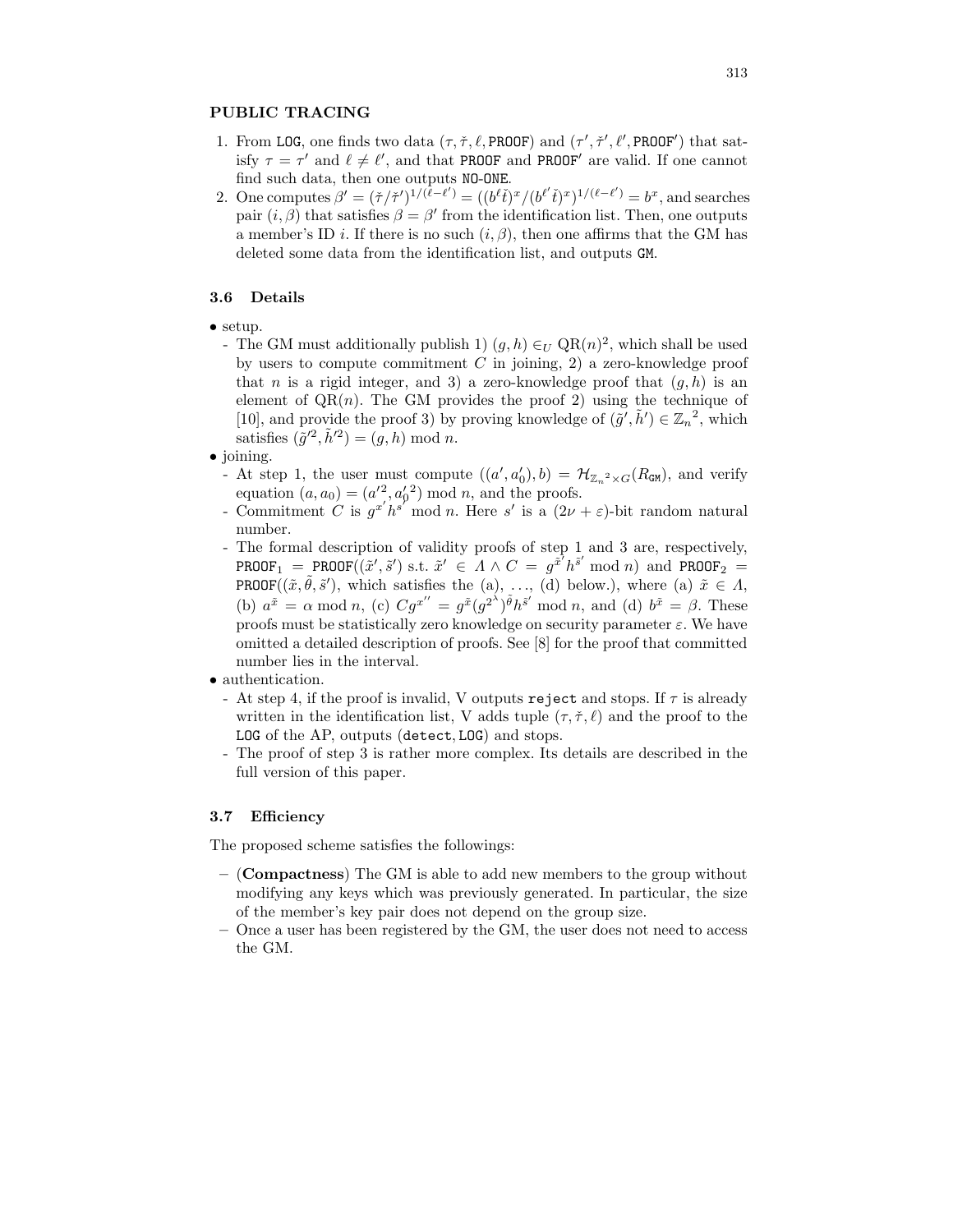- Each AP is able to solely determine the bound of himself.
- The computational cost of authentication is  $\mathcal{O}(k_{\rm V})$ . However, if G is taken as an elliptic curve group, the factor which depend on  $k<sub>V</sub>$  is small, since the exponentiation on G is faster than that on  $\mathbb{Z}_n$ .
- The number of exponentiations of public tracing is independent of the size of an authentication log and the identification list.

#### 3.8 Variants of Proposed Scheme

1) Although the proposed scheme merely restricts the number of authentications, one can construct, using the "and/or"-proof technique, a scheme such as "a trace procedure identifies a user if and only if the user is authenticated either 1)  $k_1$ times from AP V<sub>1</sub> or 2)  $k_2$  times from AP V<sub>2</sub> and  $k_3$  times from AP V<sub>3</sub>". 2) By changing a data in LIST from  $(i, \beta)$  to  $(\mathcal{H}(\beta), \mathcal{E}_{\beta}(i))$ , one can construct

a k-TAA scheme in which no one, except a member himself and the GM, can detect who is a member of the group. Here,  $H$  is a hash function and  $\mathcal E$  is a symmetric encryption scheme. To trace dishonest user, one computes  $\beta$  as in the proposed scheme, and then computes  $\mathcal{H}(\beta)$ , searches  $(h, e)$  from LIST that satisfies  $h = \mathcal{H}(\beta)$ , and decrypts e.

# 4 Formal Security Requirements

#### 4.1 Notations

We describe the five procedures for a k-TAA scheme as SETUP, JOIN =  $(U_{\text{JOIN-GM}})$  $U_{\text{JOIN-U}}$ , BOUND-ANNOUNCEMENT, (abbrev. BD-ANN), AUTH =  $(U_{\text{AUTH-U}}, U_{\text{AUTH-AP}})$ , and **TRACE.** The procedures  $U_{\text{JOIN-GM}}$  and  $U_{\text{JOIN-U}}$  (resp.  $U_{\text{AUTH-AP}}$  and  $U_{\text{AUTH-U}}$ ) are what the GM and user (resp. AP and user) follow in joining (resp. authentication). Let (gpk, gsk) and (mpk, msk) denote the public key/secret key pair of group manager and member respectively.

#### 4.2 List Oracle Model

We must assume the existence of an infrastructure which enables to assure the correct correspondence between each member and his public key to formalize the security requirements. If we do not assume such thing, no scheme satisfies the exculpability properties for users as in a group signature case[7]. One of a such infrastructure is a PKI, but a formalization on the PKI model is rather complicated, since it must include description of the signing oracle, what an adversary can do in a PKI key setup, etc. To simplify, we introduce new model list oracle model. In the model, it is assumed the existence of a list oracle  $\mathcal{O}_{\text{LIST}}$ , which manages the identification list<sup>2</sup> LIST. The oracle  $\mathcal{O}_{\text{LIST}}$  allows anyone to view any data of LIST. However, it allows entities to write data  $(i, \texttt{mpk}_i)$  to LIST

<sup>&</sup>lt;sup>2</sup> Although the LIST of the proposed scheme stores a parts of public keys,  $\beta$ , we deal with the case LIST stores the whole public key, to simplify.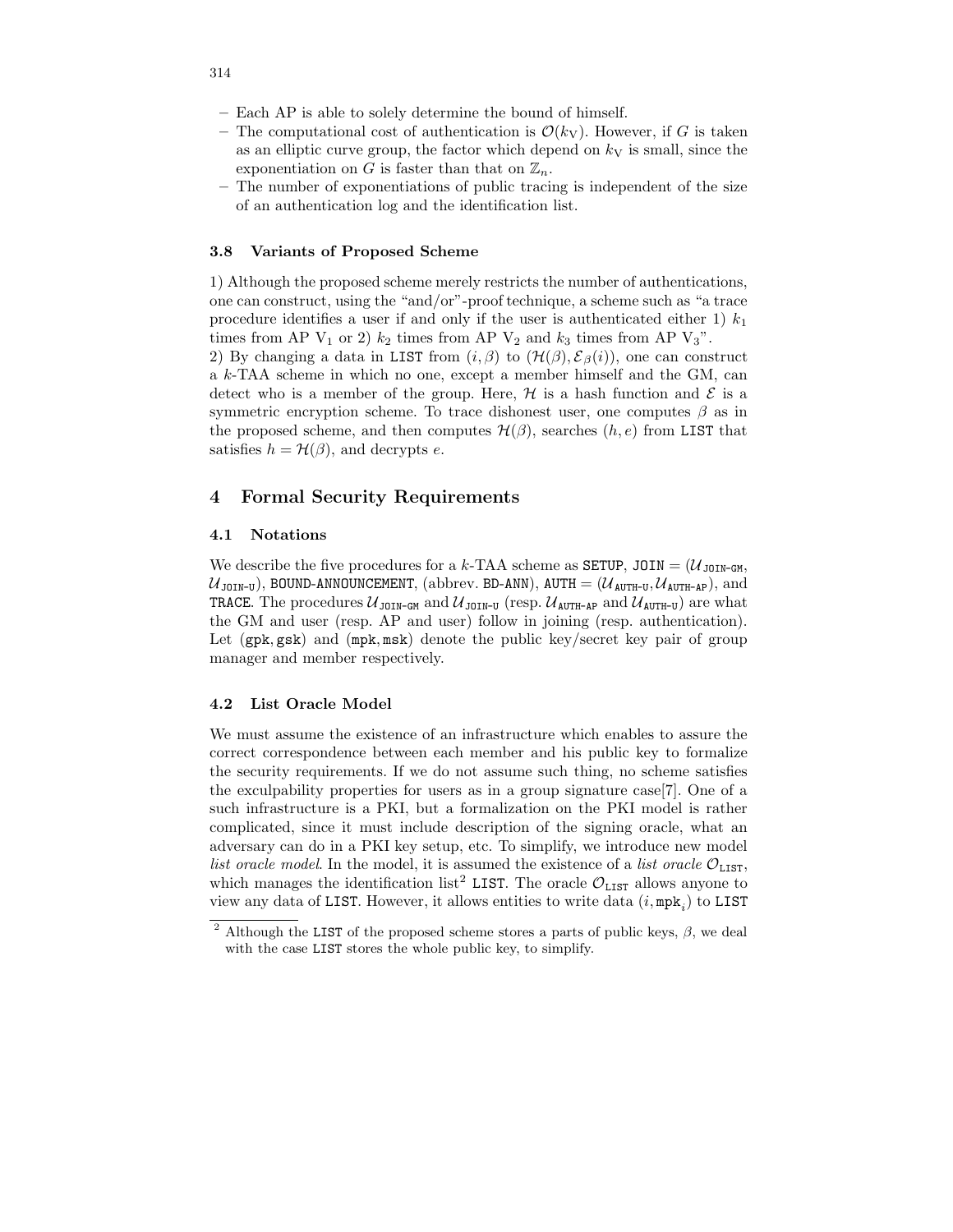only if the entity is user i or i's colluder and to delete data of  $LIST$  only if the entity is the GM or GM's colluder. We need to stress that even the GM cannot write data  $(i, \text{mpk}_i)$  without colluding with the user i, and even user i cannot delete data  $(i, \texttt{mpk}_i)$  without colluding with the GM. A more formal definition is described in Figure 1, where  $X$  is a set of entities which collude with an entity who accesses to  $\mathcal{O}_{\texttt{LIST}}$ 

Note that a scheme on the list oracle model can be easily transformed into a scheme on the PKI model, by changing  $(i, \text{mpk}_i)$  to  $(\text{mpk}_i, \sigma_i(\text{mpk}_i))$  and LIST to (LIST,  $\sigma_{GM}(LIST)$ ). Here,  $\sigma_i(\cdot)$  is a signature of an entity i. The authority of the GM in the list oracle model to delete data from LIST corresponds to the authority of the GM in the PKI model to publish  $(LIST', \sigma_{GM}(LIST'))$  in spite of  $(LIST, \sigma_{GM}(LIST)).$  Here  $LIST' = LIST \setminus \{ (mpk_i, \sigma_i(mpk_i)) \}.$ 

# 4.3 Experiments

An adversary is allowed the following in experiments on security properties:

- If an adversary colludes with the GM, the adversary can maliciously execute SETUP and  $U_{\text{JOIN-GM}}(\text{gpk}, \text{gsk})$ .
- $-$  If an adversary colludes with a user i, the adversary can maliciously execute  $U_{\text{JOIN-U}}(\text{gpk},i)$  and  $U_{\text{AUTH-U}}(\text{gpk},\text{msk})$  where msk is a secret key of i.
- If an adversary colludes with an AP, the adversary can choose the public information (ID, k) of the AP and maliciously execute  $\mathcal{U}_{\text{AUTH-AP}}(\text{gpk},(\text{ID}, k)).$ Moreover, the adversary can use different AP information  $(ID, k)$  for each authentication.
- An adversary is only allowed to execute many joining and authentication procedures sequentially.

Total Anonymity An adversary is allowed to collude with the GM, all APs, and all users except target users  $i_1$  and  $i_2$ . It is also allowed to authenticate the oracle  $\mathcal{O}_{\text{QUERY}}(b, \text{gpk}, (i_1, i_2), (\text{ID}, k), (d, \cdot))$  once only for  $d = 0, 1$ . If it sends  $(d, M)$  to  $\mathcal{O}_{\text{QUERY}}$ , oracle  $\mathcal{O}_{\text{QUERY}}$  regards M as data sent by a member and executes  $\mathcal{U}_{\text{AUTH-U}}$ using the key pair of user  $i_{b \oplus d+1}$  and the APs public information (ID, k). Recall that k-TAA schemes provide anonymity only if a member has been authenticated less than the allowed number of times. Therefore, the adversary must authenticate user  $i_1$  or  $i_2$  using (ID, k) within k times. If the adversary keeps to the rule and outputs b, the adversary wins. See Figure 1 for the formal definition of  $\mathcal{O}_{\text{QUERY}}$ . Here,  $S_{\text{QUERY}}$  is a set, using which  $\mathcal{O}_{\text{QUERY}}$  memorize the session IDs.

Contrary to  $[7, 22]$ , the secret key of the target users is not input to an adversary. If the secret keys is input to an adversary, the adversary is able to determine b as follows: it colludes with AP publishing  $(ID, k)$ , authenticated k times from the AP using  $i_1$ 's secret key, and obtains the log LOG for the authentications. Then, it communicates with  $\mathcal{O}_{\text{QUERY}}(b, \text{gpk},(i_1,i_2),(\text{ID}, k),(0, \cdot))$ and obtains the log  $L$  of the authentications. Secret  $b$  equals to 0 if and only if  $\texttt{TRACE}^{\mathcal{O}_{\texttt{LIST}}(\emptyset,\cdot)}(\texttt{gpk},\texttt{LOG}\cup\{L\})=i_1 \text{ is satisfied}.$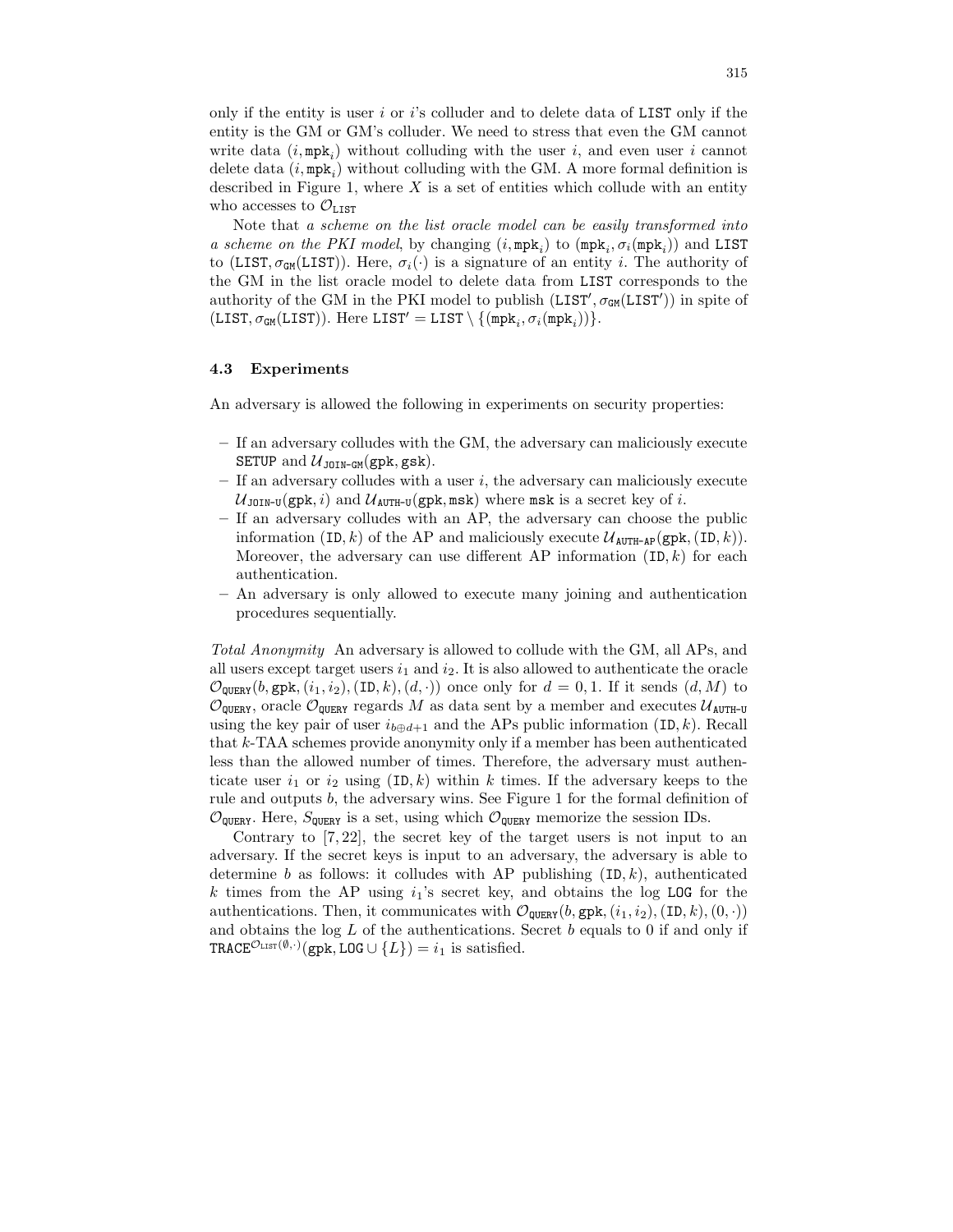| *** $\mathbf{Exp}_{A,H}^{\text{anon-}((i_1,i_2),(\text{ID},k),b)}(\omega)$ ***                                                                                                                                                                                            |                                                                                                                                                                                                      |
|---------------------------------------------------------------------------------------------------------------------------------------------------------------------------------------------------------------------------------------------------------------------------|------------------------------------------------------------------------------------------------------------------------------------------------------------------------------------------------------|
| $(gpk, St) \leftarrow \mathcal{A}(1^{\omega})$                                                                                                                                                                                                                            |                                                                                                                                                                                                      |
| $b' \leftarrow \mathcal{A}^{\mathcal{O}_{\text{LIST}}(\{i_1,i_2\}^c,\cdot),\mathcal{O}_{\text{JOIN}-\text{U}}(\text{gpk},\cdot),\mathcal{O}_{\text{AUTH}-\text{U}}(\text{gpk},\cdot),\mathcal{O}_{\text{QUERY}}(b,\text{gpk},(i_1,i_2),(\text{ID},k),(\cdot,\cdot))}(St)$ |                                                                                                                                                                                                      |
| If ( $\mathcal{O}_{\text{QUERY}}$ has output OVER) Return $\perp$ .                                                                                                                                                                                                       |                                                                                                                                                                                                      |
| Return $b'$ .                                                                                                                                                                                                                                                             |                                                                                                                                                                                                      |
|                                                                                                                                                                                                                                                                           | *** $\mathbf{Exp}_{A\cdot H}^{\text{decis}}(\omega)$ ***                                                                                                                                             |
| *** $\mathcal{O}_{\text{LIST}}(X, M)$ ***                                                                                                                                                                                                                                 | $(gpk, gsk) \leftarrow \text{SETUP}(1^{\omega})$                                                                                                                                                     |
| Parse M as (command, $i$ , mpk).                                                                                                                                                                                                                                          | $\mathcal{A}^{\mathcal{O}_{\text{LIST}}(\{\text{GM}\}^c,\cdot),\mathcal{O}_{\text{JOIN-GM}}(\text{gpk},\text{gsk},\cdot),\mathcal{O}_{\text{AUTH-AP}}(\text{gpk},\cdot,\cdot)}(1^\omega).$           |
| If(command = view and mpk = "-")                                                                                                                                                                                                                                          | If $({}^{\exists}(\text{ID},k) \in S_{\text{AUTH-AP}} \text{ s.t. } #\text{LOG}_{\text{ID},k} > k \cdot #\text{LIST})$                                                                               |
| If( $\exists$ mpk' s.t. $(i, mpk') \in \text{LIST}$ )                                                                                                                                                                                                                     | Return TRACE <sup><math>\mathcal{O}_{\text{LIST}}(\emptyset, \cdot)</math> (gpk, LOG<sub>ID,k</sub>).</sup>                                                                                          |
| Return mpk'.                                                                                                                                                                                                                                                              | Return $\perp$ .                                                                                                                                                                                     |
| $If$ (command = add)                                                                                                                                                                                                                                                      |                                                                                                                                                                                                      |
| If $(i \in X \text{ and } \overline{\mathbb{F}}$ mpk' s.t. $(i, \text{mpk}) \in \text{LIST}$                                                                                                                                                                              | *** $\mathbf{Exp}_{A\mathcal{H}}^{\mathrm{excul-}i_1}(\omega)$ ***                                                                                                                                   |
| LIST $\leftarrow$ LIST $\cup$ {( <i>i</i> , mpk)}.                                                                                                                                                                                                                        | $(gpk, St) \leftarrow \mathcal{A}(1^{\omega}).$                                                                                                                                                      |
| Else if(command $=$ delete)                                                                                                                                                                                                                                               | $\text{LOG} \leftarrow \mathcal{A}^{\mathcal{O}_{\text{LIST}}(\{i_1\}^c, \cdot), \mathcal{O}_{\text{JOIN}-\text{U}}(\text{gpk}, \cdot), \mathcal{O}_{\text{AUTH}-\text{U}}(\text{gpk}, \cdot)}(St).$ |
| If $(GM \in X)$ LIST $\leftarrow$ LIST $\setminus \{(i, mpk)\}.$                                                                                                                                                                                                          | Return TRACE <sup><math>\mathcal{O}_{\text{LIST}}(\emptyset, \cdot)</math> (gpk, LOG).</sup>                                                                                                         |
| Return $\perp$ .                                                                                                                                                                                                                                                          | *** $\text{Exp}_{A\mathcal{H}}^{\text{excul-GM}}(\omega)$ ***                                                                                                                                        |
| *** $\mathcal{O}_{\text{QUERY}}(b, \text{gpk}, (i_1, i_2), (\text{ID}, k)(d, M))$ ***                                                                                                                                                                                     | $(gpk, gsk) \leftarrow \text{SETUP}(1^{\omega})$                                                                                                                                                     |
| If( $d \notin \{0,1\}$ ) Return $\perp$ .                                                                                                                                                                                                                                 | $\text{LOG} \leftarrow \mathcal{A}^{\mathcal{O}_{\text{LIST}}(\{\text{GM}\}^c,\cdot),\mathcal{O}_{\text{JOIN-GM}}(\text{gpk},\text{gsk},\cdot)}(\omega).$                                            |
| If( $\sharp$ sid s.t. $(d, \text{sid}) \in S_{\text{QUERY}}$ )                                                                                                                                                                                                            | Return TRACE $^{\mathcal{O}_{\text{LIST}}(\emptyset,\cdot)}(\text{gpk},\text{LOG}).$                                                                                                                 |
| Choose new session ID sid                                                                                                                                                                                                                                                 | Comments:                                                                                                                                                                                            |
| which has been ever used.                                                                                                                                                                                                                                                 | 1. To simplify, we abbreviate                                                                                                                                                                        |
| $S_{\text{QUERY}} \leftarrow S_{\text{QUERY}} \cup \{(d, \texttt{sid})\}.$                                                                                                                                                                                                | the hash oracle $\mathcal{O}_{\mathcal{H}}$ .                                                                                                                                                        |
| Return                                                                                                                                                                                                                                                                    | 2. $\mathcal{O}_{\text{AUTH-U}}(\text{gpk}, (\cdot, i, \cdot))$ outputs OVER                                                                                                                         |
| $\mathcal{O}_{\texttt{AUTH-U}}(\texttt{gpk}, (\texttt{sid}, i_{1+(b\oplus d)}, (\texttt{ID}, k)  M)).$                                                                                                                                                                    | if $A$ authenticate user i                                                                                                                                                                           |
|                                                                                                                                                                                                                                                                           | more than allowed number of times.                                                                                                                                                                   |

Fig. 1. The oracles and the experiments.

Detectability An adversary is allowed to collude with all of group members. If the adversary succeeds in being accepted by some AP in more than  $kn$  authentications, the adversary wins. Here,  $k$  is the number of times the AP allows access for each user, and  $n$  is the number of users who collude with the adversary.

Exculpability (for users, and for GM) An adversary is allowed to collude with all entities except the target entity. If the adversary succeeds in computing the log with which the public tracing procedure outputs the ID of the target entity, the adversary wins.

Figure 1 denotes the experiments, formally.  $\mathcal{O}_{\text{JOIN-GM}}$ ,  $\mathcal{O}_{\text{JOIN-U}}$ ,  $\mathcal{O}_{\text{AUTH-U}}$ , and  $\mathcal{O}_{\texttt{AUTH-AP}}$  are the oracles that manage and execute multiple sessions of  $\mathcal{U}_{\texttt{JOIN-GH}}$ ,  $\mathcal{U}_{\text{JOIN-U}}, \mathcal{U}_{\text{AUTH-U}},$  and  $\mathcal{U}_{\text{AUTH-AP}}$  respectively, and  $\omega$  is the security parameter. The set  $S_{\text{AUTH-AP}}$  contains all AP's information that was used by  $\mathcal{O}_{\text{AUTH-AP}}$ , and  $\text{LOG}_{\text{ID},k}$ is the log of authentications engaged by  $\mathcal{O}_{\text{AUTH-AP}}$  using AP's information (ID, k). See the full version of this paper for a formal definition of the oracles.

316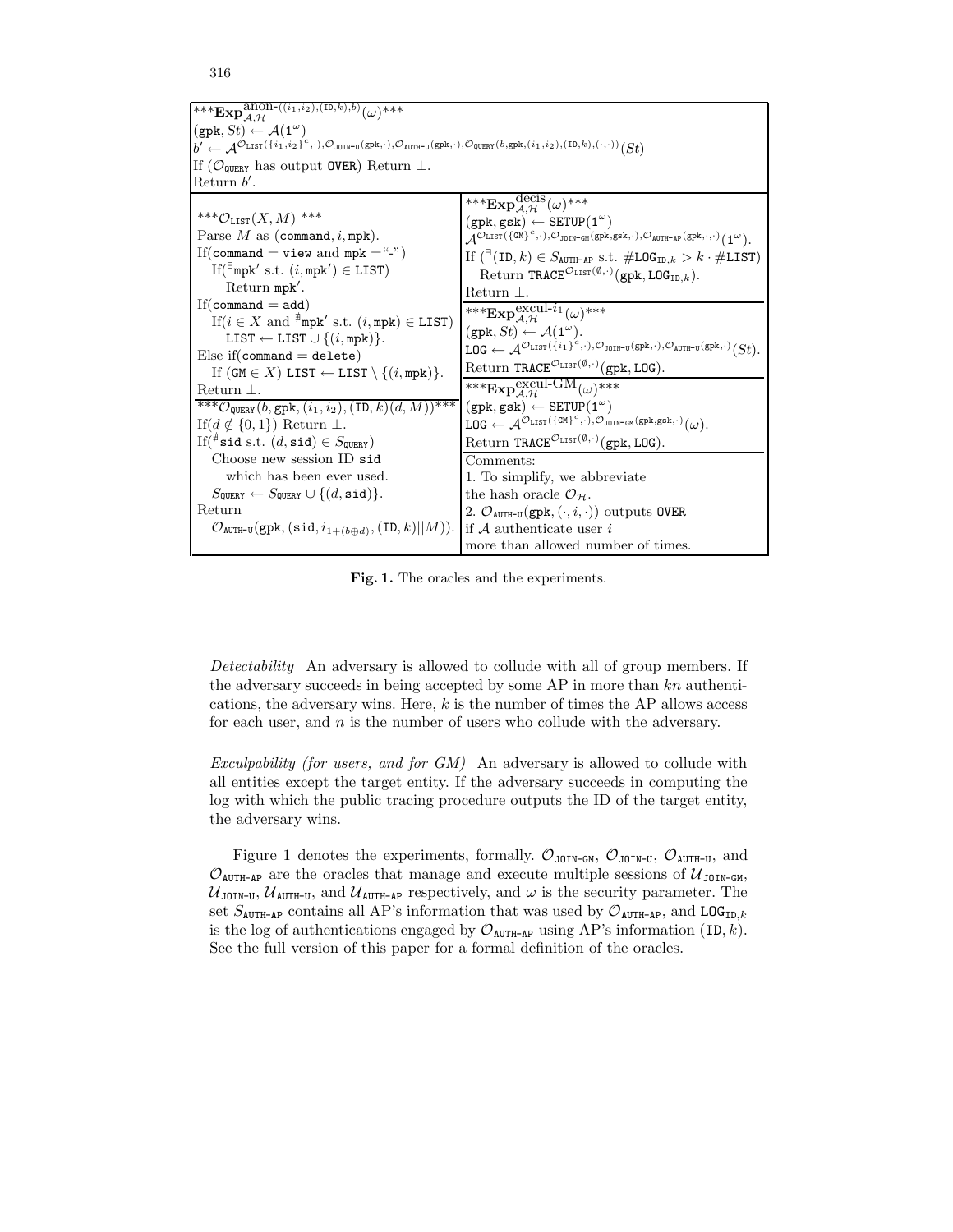## 4.4 Definition

**Definition 1.** Let  $\omega$  be a security parameter, A be an adversary, b be an element of  $\{0,1\}$ ,  $i_1$  and  $i_2$  be natural numbers, and  $(ID, k)$  is a some AP's public information.

 $\mathit{If} \; \mathbf{Adv}_{\mathcal{A}}^{anon\text{-}((i_1,i_2),( \mathtt{ID},k))}(\omega) = |\Pr(\mathbf{Exp}_{\mathcal{A},\mathcal{H}}^{anon\text{-} (0,(i_1,i_2),( \mathtt{ID},k))}(\omega) = 1)$ 

 $-\Pr(\mathbf{Exp}_{\mathcal{A},\mathcal{H}}^{anon-(1,(i_1,i_2),(1D,k))}(\omega)=1)|$  is negligible for security parameter  $\omega$  for all  $(A, i_1, i_2, (ID, k)),$  we say a k-TAA scheme satisfies total anonymity.

If  $\mathbf{Adv}_{\mathcal{A}}^{decis}(\omega) = \Pr(\mathbf{Exp}_{\mathcal{A},\mathcal{H}}^{decis}(\omega) = \texttt{NO-ONE})$  is negligible for security parameter  $\omega$  for all A, we say a k-TAA scheme satisfies detectability.

If  $\mathbf{Adv}_{\mathcal{A}}^{excul-i_1}(\omega) = \Pr(\mathbf{Exp}_{\mathcal{A},\mathcal{H}}^{excul-i_1}(\omega) = i_1)$  is negligible for security parameter  $\omega$  for all  $(A, i_1)$ , we say a k-TAA scheme satisfies exculpability for users.

If  $\mathbf{Adv}_{\mathcal{A}}^{excul\text{-}GM}(\omega) = \Pr(\mathbf{Exp}_{\mathcal{A},\mathcal{H}}^{excul\text{-}GM}(\omega) = \mathbf{GM}))$  is negligible for security parameter  $\omega$  for all A, we say a k-TAA scheme satisfies exculpability for users.

# 5 Security of Proposed Scheme

To prove the security of the proposed scheme, we use two key lemmata. First, since each member generates element  $a^x$  of  $QR(n)$  and element  $b^x$  of G using the same x, we must be particularly concerned about secrecy. We will prove the difficulty of a variant in the DDH problem, where two components of a DH-tuple are elements of  $QR(n)$  and the other two components are elements of G:

**Lemma 1.** (Separation Lemma) Let a be an element of  $QR(n)$ , and b be an element of G. Then, the following two distributions are statistically indistinguishable: 1) the distribution of  $(a^x \mod n, b^x) \in QR(n) \times G$ , where x is randomly chosen from  $\Lambda$ , and 2) the distribution of  $(\alpha, \beta) \in \text{QR}(n) \times G$ , where  $\alpha$  and  $\beta$ are randomly chosen from  $QR(n)$  and G respectively.

Since  $|A|$  is  $\varepsilon$  times greater than  $|QR(n) \times G|$ , the variation distance between the two distributions is less than  $1/2^{\epsilon}$ , and therefore, Lemma 1 holds. Note that, if we injudiciously choose a narrow  $\Lambda$ , the security of the proposed scheme will rely on a non-standard assumption that those two distributions will still be computationally indistinguishable.

Detectability and GM's exculpability of the proposed scheme depends on "one more unforgeability" of a  $((A, e), x)$ :

**Lemma 2.** If a) a member's secret key is randomly generated in each joining procedure, and if b) for all  $x \in A$  and  $e \in \Gamma$ ,  $x < e$  is satisfied, then no adversary can generate a  $(x, A, e)$  which satisfies  $a^x a_0 = A^e$ ,  $x \in A$ , and  $e \in \Gamma$ , and which has not been made in the joinings.

The proof for Lemma 2 is almost same as the proof for Theorem 1 of [2].

The proposed scheme satisfies the conditions for Lemma 2. Conditions a) and b), respectively, follow the method of choosing  $x$  in the joining procedure, and the choice of  $(\lambda, \gamma)$ .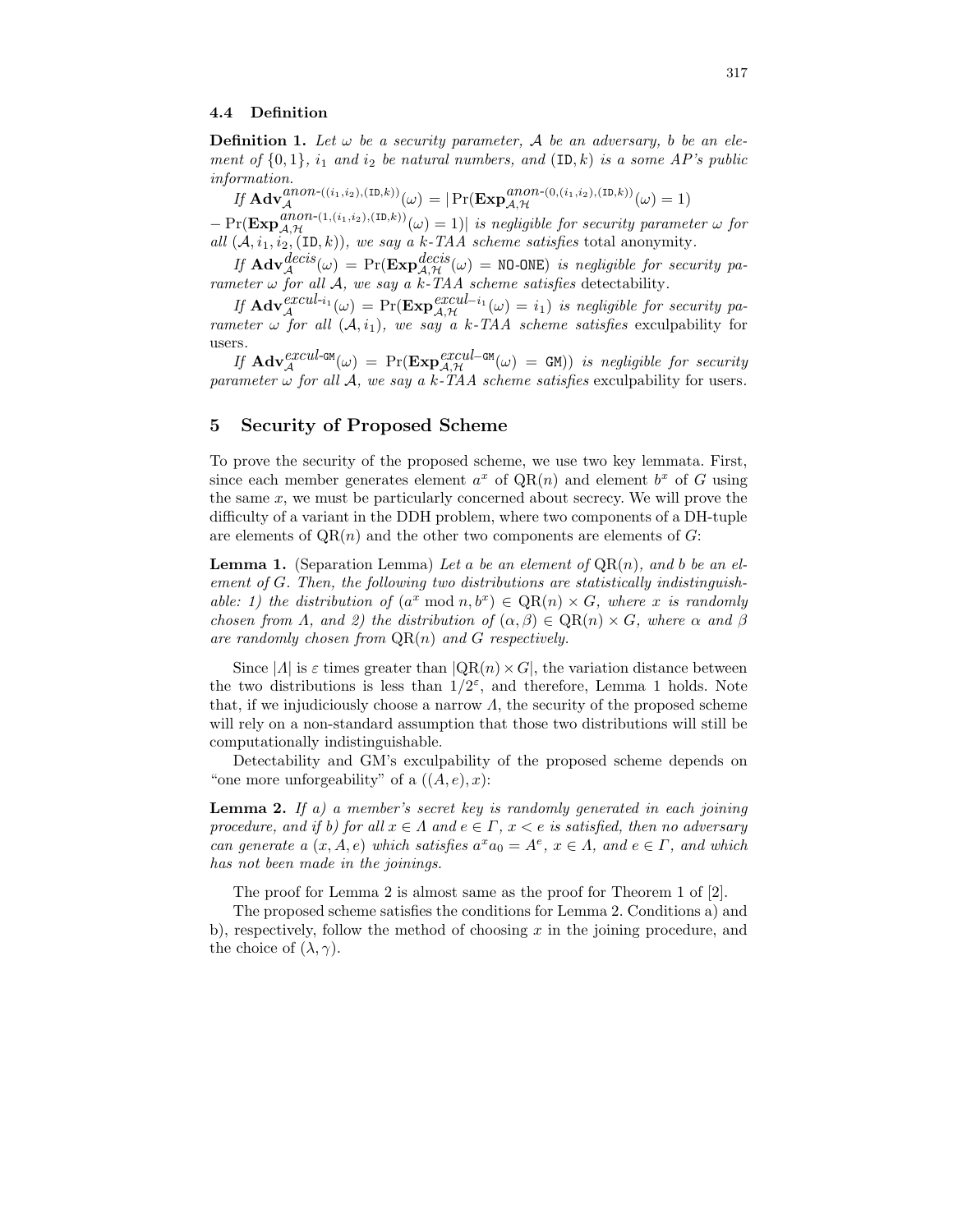Using these lemmata, we can prove the security of the proposed scheme. See the full version of this paper for the detailed proof.

**Theorem 1.** Let  $\lambda$  be  $2\nu+\kappa+\varepsilon$ , and  $\gamma$  be  $\lambda+\mu+\varepsilon+8$ . Then, the proposed scheme on list oracle model satisfies the security requirements of Definition 1 under the strong RSA assumption, the DDH assumption on  $\{G_{\kappa}\}\$ , and the random oracle assumption.

# References

- 1. How to Date Blind Signatures, M. Abe, and E. Fujisaki, In ASIACRYPT 1996, LNCS 1163, pp. 244-251, Springer-Verlag, 1996.
- 2. G. Ateniese, J. Camenisch, M. Joye, and G. Tsudik. A Practical and Provably Secure Coalition-Resistant Group Signature Scheme. In CRYPTO 2000, LNCS 1880, pp. 255-270, Springer-Verlag, 2000.
- 3. Giuseppe Ateniese and Breno de Medeiros. Efficient Group Signatures without Trapdoors. In ASIACRYPT 2003, LNCS 2094, pp. 246-268, Springer-Verlag, 2003.
- 4. G. Ateniese and G. Tsudik. Some Open Issues and New Directions in Group Signatures. In Financial Cryptography '99, LNCS 1648,pp. 196-211, Springer-Verlag, 1999.
- 5. Direct Anonymous Attestation. Ernie Brickell, Jan Camenisch, and Liqun Chen. ZISC Information Security Colloquium SS 2004, June 2004 http://www.hpl.hp.com/techreports/2004/HPL-2004-93.pdf
- 6. Mihir Bellare, Daniele Micciancio, and Bogdan Warinschi, Foundations of Group Signatures: Formal Definitions, Simplified Requirements, and a Construction Based on General Assumptions In EUROCRYPT 2003, LNCS 2656, pp. 614-629, Springer-Verlag, 2003.
- 7. Mihir Bellare, Haixia Shi, and Chong Zhang, Foundations of Group Signatures: The Case of Dynamic Groups. http://eprint.iacr.org/2004/077.ps
- 8. Fabrice Boudot. Efficient Proofs that a Committed Number Lies in an Interval. In EUROCRYPT 2000, LNCS 1807, pp. 255-270, Springer-Verlag, 2000.
- 9. Stefan Brands. An Efficient Off-line Electronic Cash System Based On The Representation Problem. Technical Report CS-R9323, Centrum voor Wiskunde en Informatica,
- 10. Jan Camenisch and Markus Michels. Proving in Zero-Knowledge that a Number is the Product of Two Safe Primes. In EUROCRYPT'99, LNCS 1592, pp. 107-122, Springer-Verlag, 1999.
- 11. Sébastien Canard and Jacques Traoré List Signature Schemes and Application to Electronic Voting. In International Workshop on Coding and Cryptography 2003. pp.24-28, March 2003.
- 12. A. Chan, Y. Frankel, and Y.Tsiounis, Easy Come Easy Go Divisible Cash. EU-ROCRYPT '98, LNCS 1403, pp. 614-629, Springer-Verlag, 1998.
- 13. D. Chaum. Blind signature system, In CRYPTO'83, pp. 153-153, Plenum Press, 1984
- 14. D. Chaum. Untraceable Electronic Mail, Return Addresses, and Digital Pseudonyms, Communications of the ACM, vol. 24, No. 2, pp. 84-88, (1981).
- 15. D. Chaum and E. van Heijst. Group signatures. In EUROCRYPT '91, vol. LNCS 547, pp. 257-265, Springer-Verlag, 1991.